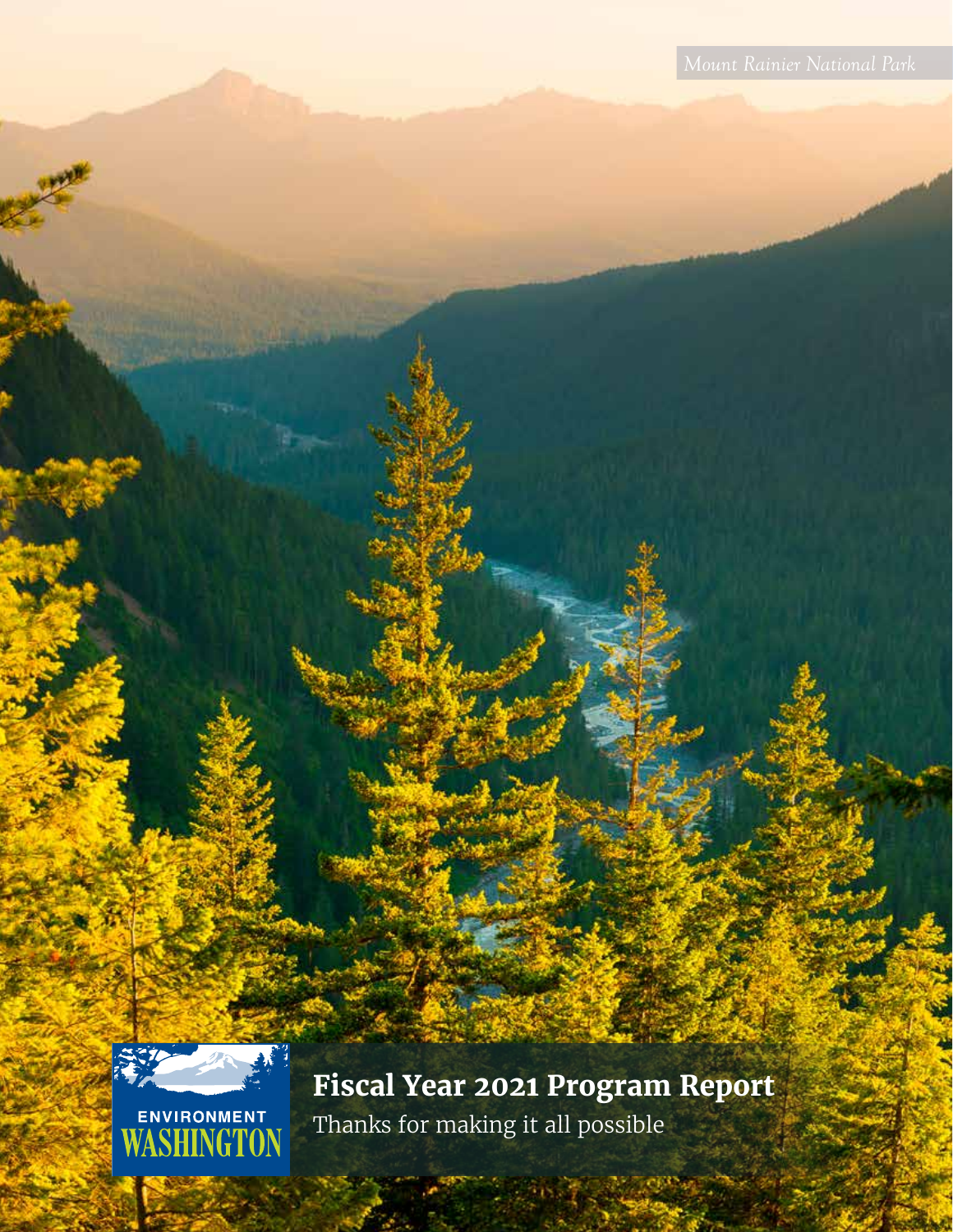### **From the director**

*Every day, the news delivers more dire warnings about the state of our natural world.* 

*Fewer than 75 Southern Resident orcas, whose habitat includes Puget Sound, survive. Fewer than 400 Right whales remain in the North Atlantic. Nearly 99 percent of western monarch butterflies have disappeared. Climate change is accelerating this loss of wildlife and threatening human life as well.*

*It would be naive to downplay the scale of these problems and heartless not to mourn the losses. But it would be irresponsible to conclude that there's nothing we can do—especially when solutions are all around us.*

*Our country has all of the clean, renewable power we need if we choose to use it. We can accelerate the transition to electric vehicles. U.S. corporations can reduce their use of plastic pollution and their sale of pollinator-killing pesticides. And on and on.*

*Environment Washington and our national network of 29 state environmental groups made progress on all of these issues and more in the past year. None of these problems are completely solved—not even close. But we keep chipping away, breaking down big problems and making them a little more manageable. Incremental change that leads to concrete results is our stockin-trade because success, one step at a time, is how we build confidence in—and demand for—the changes that are still to come.* 

*Our action and progress—all of which is made possible by your*  support–also provide fuel for hope. Not a passive hope, like that *of spectators rooting for their team. Our hope is action-oriented, results-oriented, a hope that serves, as an ally once said, "as a hammer that we use in case of emergency to break the glass, sound the alarm and spring into action."*

*We're reminded every day about the emergency our natural world faces. And every day, together with you and all of our friends, supporters and allies, we pick up that hammer.*

*Thanks for making it all possible.*



tanula *Pam Clough*

*Acting Director*

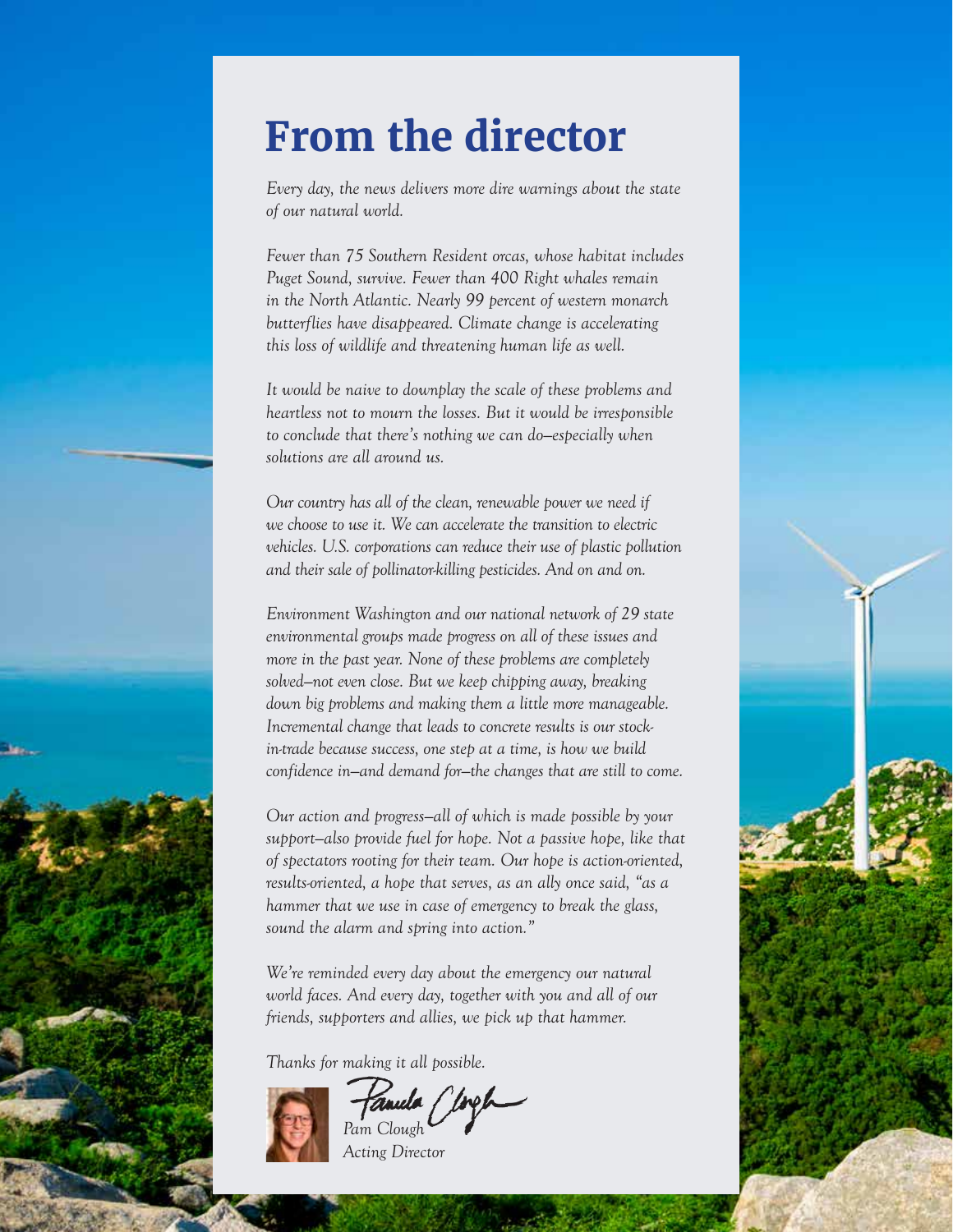### **Clean, Green & Renewable Energy**

We envision a healthier world powered by clean, renewable energy. With support from Environment Washington's members, our national network bolstered our nation's chances at harnessing our vast renewable energy potential. From our rooftops to our coasts, we keep taking steps toward a future powered by 100% clean energy.

#### **Report: After years of advancement in clean technology, it's clear that 'We Have The Power'**

JUNE 16, 2021: It's time for Washington to move beyond fossil fuels, and fortunately, we have the power to realize our clean, renewable energy potential.

That was the finding of the 2021 edition of our national research partner's "We Have The Power" report, released in June. According to the report, Washington has the technical potential to meet all its electricity needs more than 20 times over with wind and solar energy.

"To a visitor from an earlier century, America in 2021 would be unimaginably advanced in all ways but one: We still rely on dirty and dangerous fossil fuels to meet our energy needs," said Susan Rakov, chair of our national research partner's Clean Energy program.

"But it doesn't have to be that way. This report shows that between the sunshine and the wind, we have the potential to run our society on clean energy, today and in the future."

#### **The nation's first major offshore wind farm was approved**

JUNE 8, 2021: The United States recently took a major step toward a future powered not by oil and gas, but by the abundant winds off America's shores.

In May, the Biden administration gave final approval to Vineyard Wind, a planned commercial-scale wind farm slated to operate off the coast of Martha's Vineyard in Massachusetts. The 800-megawatt wind farm would have the capacity to power 400,000 homes and businesses.

"Today's historic decision to approve Vineyard Wind 1 is a huge step forward in America's marathon to repower itself with clean, renewable energy," said Johanna Neumann, our national network's senior director of the Campaign for 100% Renewable Energy. "It signals to dozens of other projects that it's time to take off. America only has a tiny amount of offshore wind installed to date, but that will soon change now that Vineyard Wind is first out of the blocks."

Offshore wind projects all along the Atlantic Coast are undergoing a similar review process. Their approval could provide clean electricity for millions more homes.



*Across the country, our national network advanced pro-solar policies and championed solar roof initiatives.*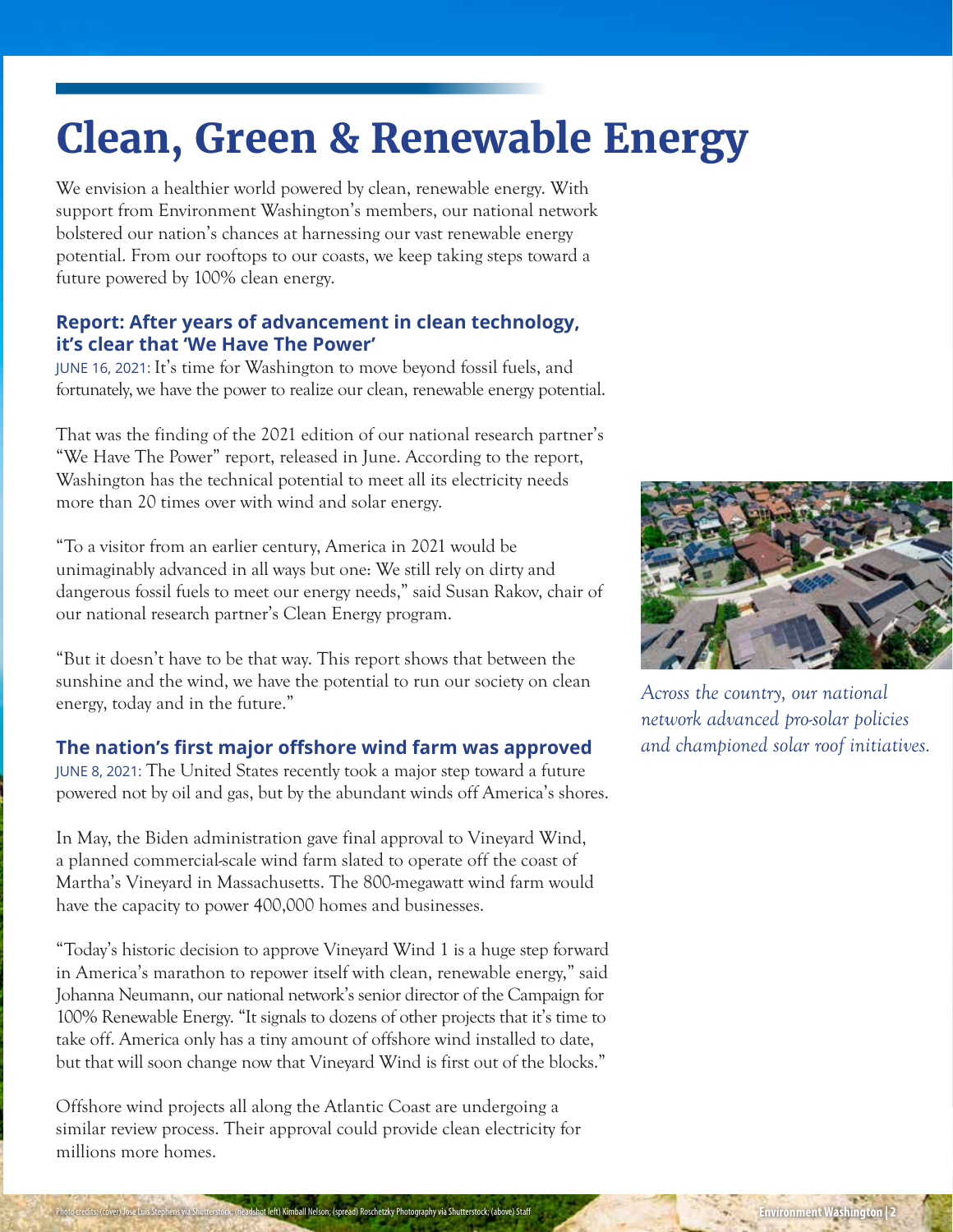

*Clockwise from top: Our staff spoke with Washingtonians about saving our orcas; Environment Washington Campaign Associate Mandy Apa (front row, far left) at a critical plastics bill signing with state representatives and Gov. Jay Inslee (center).*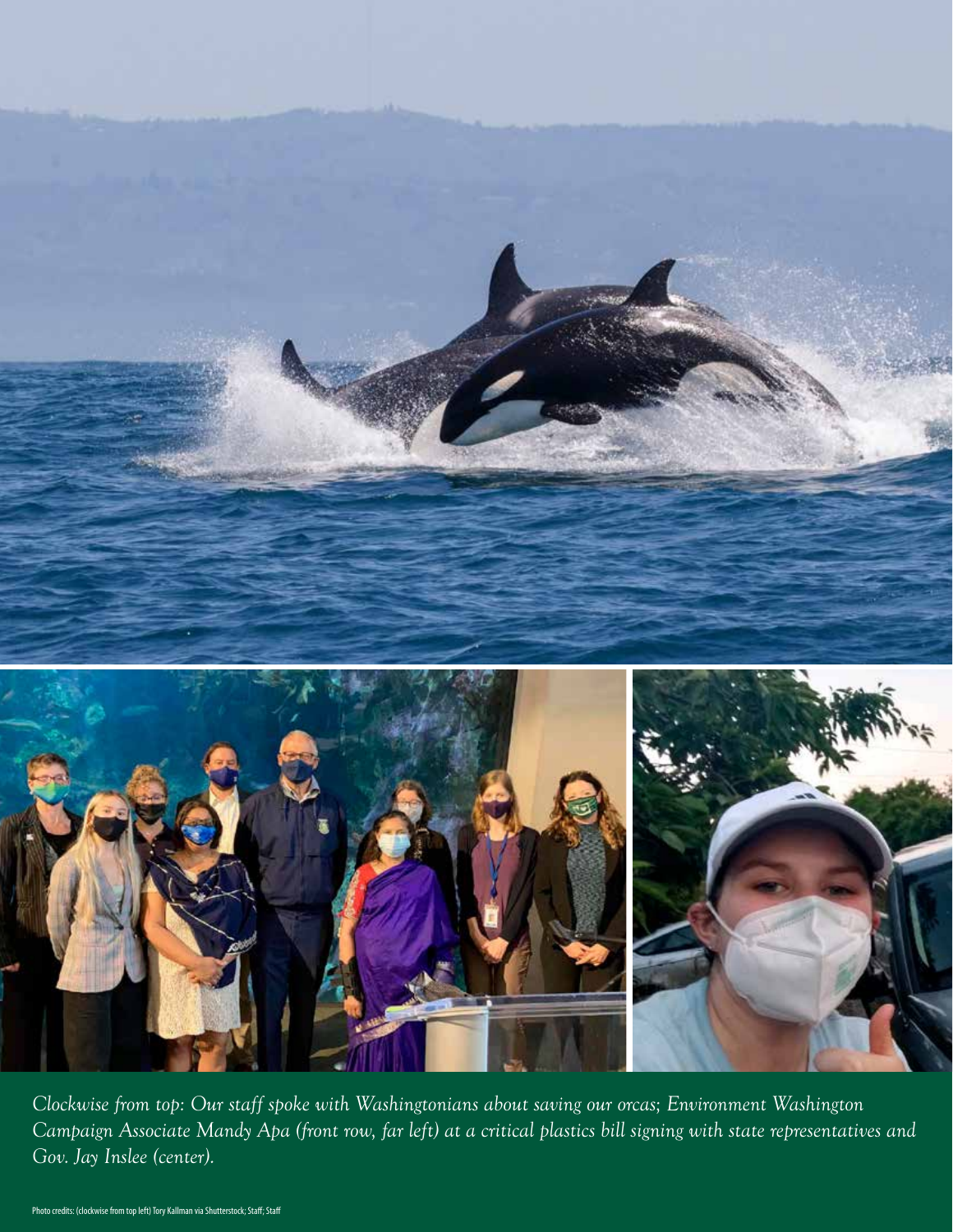## **Conservation**

Across Washington, our wildlife and wild places need protection. Last year, as orca populations hit new lows and our plastic waste crisis worsened, thousands of supporters like you took part in campaigns to protect wildlife and the places we love.

### **Environment Washington relaunched Save the Orcas campaign**

JUNE 16, 2021: Fewer than 75 Southern Resident orcas remain on Earth, and scientists warn their numbers will continue to dwindle without intervention.

Dams on the Lower Snake and Columbia rivers block Chinook salmon, the orcas' main food source, from spawning and returning to the sea, and orcas are starving as a result. On June 16, Environment Washington kicked off its latest campaign to save them. This summer, staff mobilized Washingtonians across the state to call on their lawmakers to breach the dams, restore Chinook salmon populations and save the orcas.

"Restoring the lower Snake River is our very best salmon restoration opportunity anywhere on the West Coast," said Environment Washington Campaign Associate Mandy Apa.

"Washington's leaders care deeply about the fate of our salmon and orca populations, and we've launched this grassroots campaign to empower Gov. Jay Inslee and Sens. Patty Murray and Maria Cantwell to take swift and bold action for orca and salmon recovery throughout the Northwest."

#### **Nation's strongest plastic foam ban became law in Washington**  JUNE 1, 2021: Each year, 33 billion pounds of plastic enter the marine environment—and our Pacific shoreline isn't immune.

With Gov. Jay Inslee's signature on May 17, Washington addressed our plastic pollution crisis by passing the nation's most comprehensive foam ban into law. The law bans expanded polystyrene foam peanuts, coolers and foodware; requires businesses to provide single-use foodware only upon request; and ensures that plastic bottles and trash bags contain a certain level of post-consumer recycled content. Environment Washington championed the law, connected constituents with their legislators to support the bill, and rallied citizens around "Washingtonians Against Waste," an online collection of stories from Washingtonians who put wildlife over waste.

"This bill is the work of so many people around the state," said state Rep. Liz Berry at the bill's signing. "[Including] Environment Washington, and we have Mandy here. You would not believe how many people they have been able to mobilize on this issue."

![](_page_4_Picture_11.jpeg)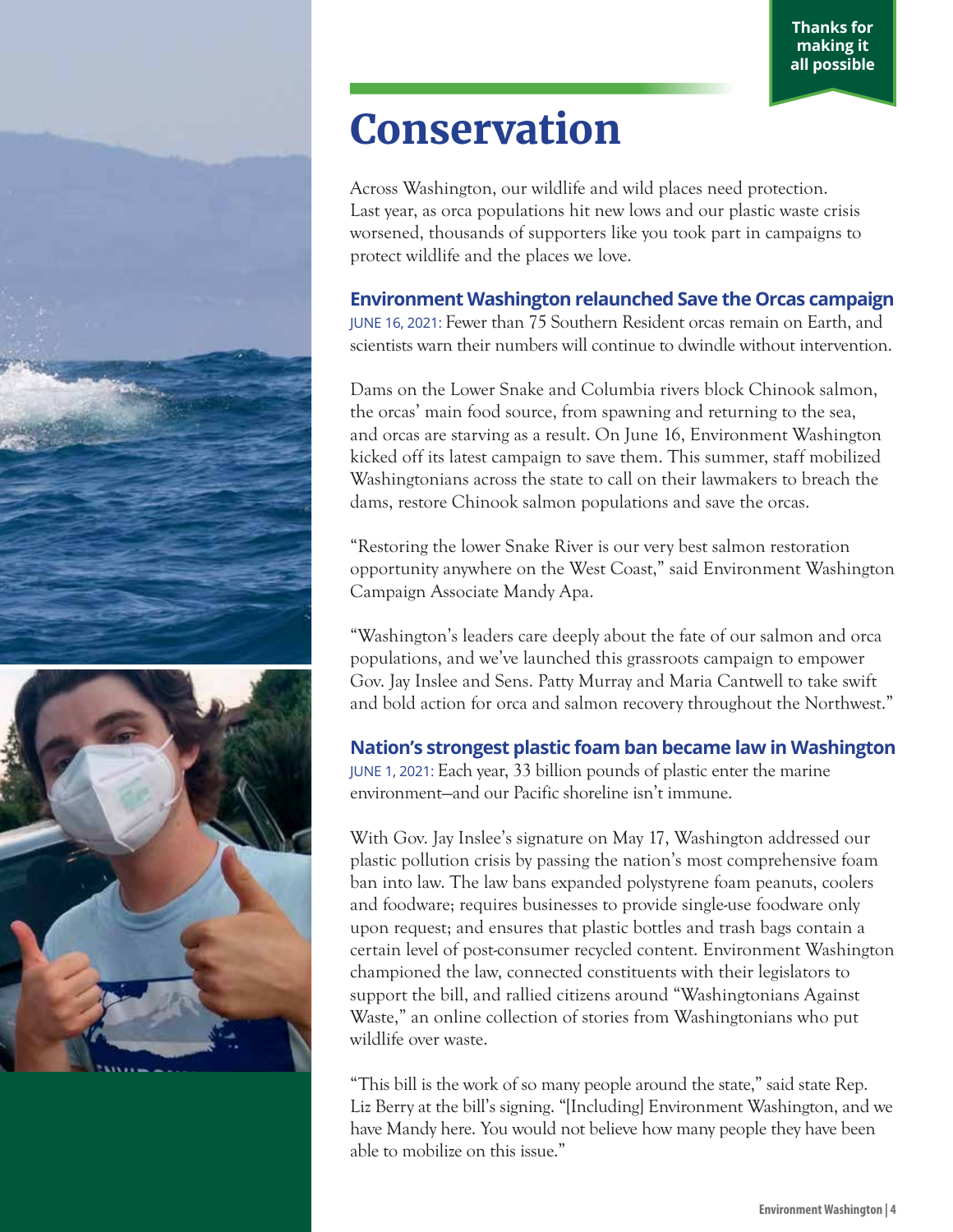![](_page_5_Picture_0.jpeg)

*Duis aute irure dolor in reprehenderit in vehicle policies in New Jersey.Clockwise from top: In January 2021, our national network's supporters shared their electric vehicle (EV) stories in a series of EV testimonial videos; Our national Destination: Zero Carbon Campaign Director Morgan Folger calls for pro-electric* 

![](_page_5_Picture_2.jpeg)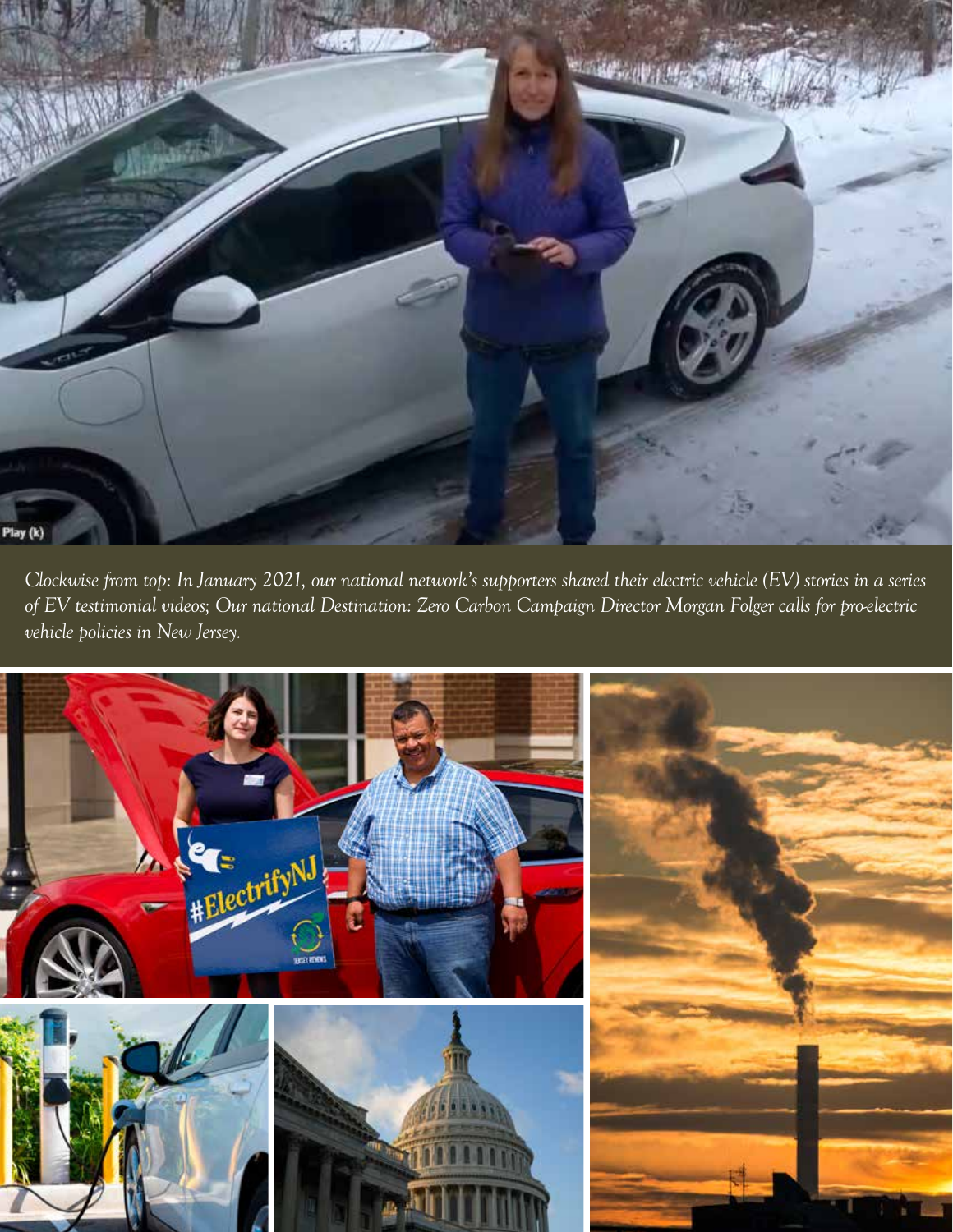## **Global Warming Solutions**

The climate crisis is here, now. For years, Environment Washington has advanced concrete ideas for reducing global warming pollution. This year, we moved forward two critical measures, one that tackles our nation's No. 1 source of global warming pollution and another that moves us closer to a future free of fossil fuels.

#### **Back on course: Biden administration moved to allow states to set stronger vehicle emissions standards**

MAY 7, 2021: For nearly 50 years, federal law allowed California to set stronger clean car standards and more than a dozen other states to follow California's lead—until the previous administration tried to revoke their authority.

On April 26, the Biden administration started the process of undoing this action—checking off one of the "First things to fix" called for by Environment Washington in a series of 20 recommendations shared with the Biden team before they took office.

"Thank you President Biden, for taking this first step," said Morgan Folger, director of our national network's Destination: Zero Carbon campaign. "Now it's time to reaffirm that states can and should lead the way for clean air and cleaner cars."

Vehicle tailpipes are a major source of climate-changing, health-harming air pollution. A report from our research partners showed that in 2018, 108 million Americans lived in areas that experienced more than 100 days of degraded air quality.

#### **As Congress reached spending deal, climate and energy advocates notched key wins**

JAN. 4, 2021: In December, Congress passed a major energy bill that prioritized clean energy over dirty fossil fuel options as part of the omnibus package to fund the federal government.

The measures, passed with bipartisan support, included big boosts in funding for renewable energy and energy efficiency programs; the phase-out of a class of potent greenhouse gasses called hydrofluorocarbons; funding to get the dirtiest diesel vehicles off our roads; money for clean energy research; and much more.

"This energy bill marks an American inflection point between our dirty energy past and our clean energy future," said Johanna Neumann, senior director of our national Campaign for 100% Renewable Energy. "With the potential to do even more, we look forward to working with Congress in the new year to continue the drive toward a nation powered by clean, renewable energy."

The bill was signed into law on Dec. 27.

**This energy bill marks an American inflection point between our dirty energy past and our clean energy future.**

> *Johanna Neumann Senior Director, Campaign for 100% Renewable Energy*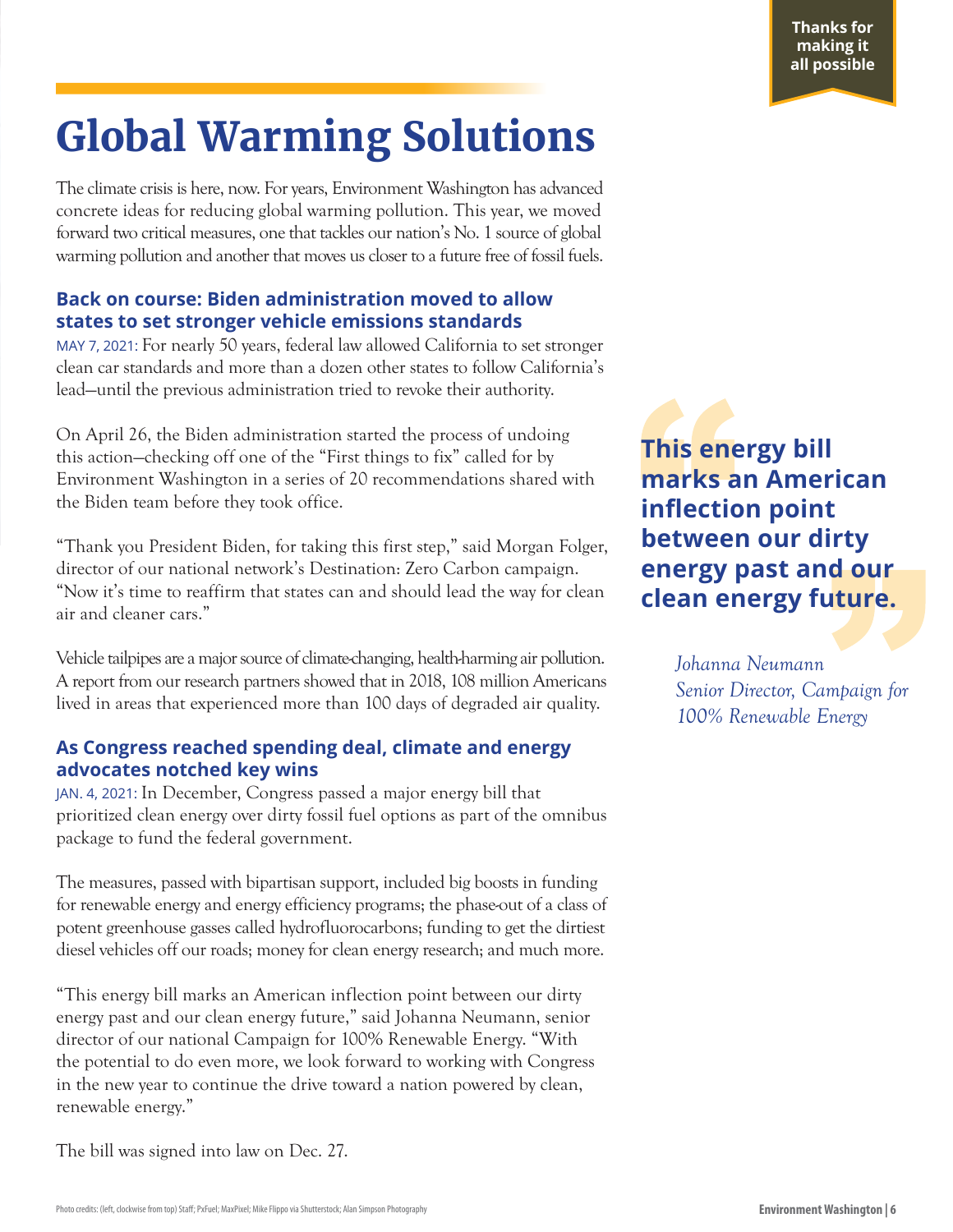![](_page_7_Picture_0.jpeg)

*Clockwise from top: Environment Washington Advocate Pam Clough joined the family of Bruce Speight in early 2020 to testify in support of a bill to reduce lead poisoning. Clean Water for America Campaign Director John Rumpler, before giving testimony to Congress on funding needed to replace lead pipes and stop sewage overflows in February 2020.*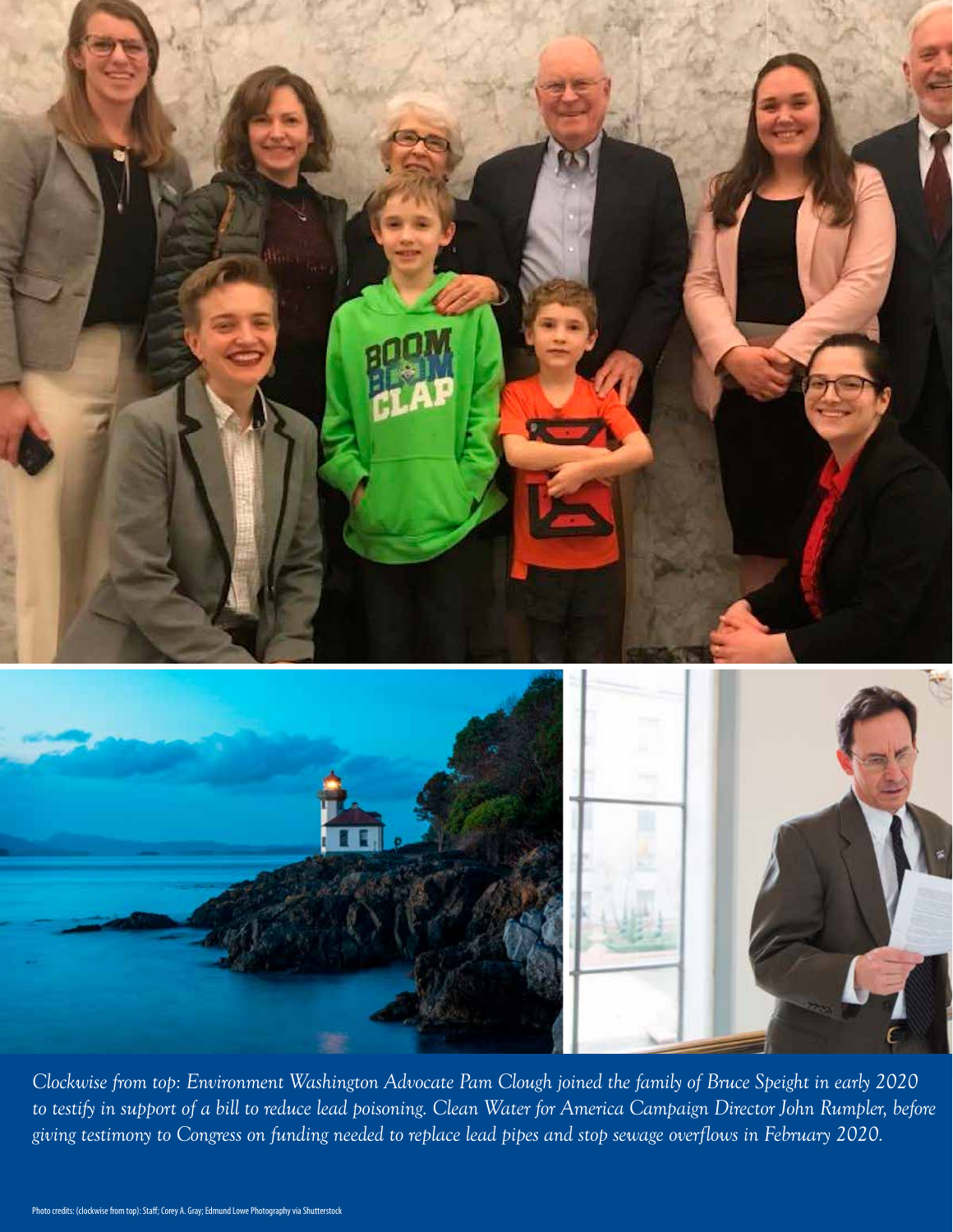![](_page_8_Picture_1.jpeg)

![](_page_8_Picture_2.jpeg)

# **Clean Water & Air**

Keeping on the path to cleaner air and water requires constant vigilance including making sure that we reinstate bedrock environmental protections that we lost under the Trump administration. Below, you'll find a report on our national network's campaign to restore our nation's strongest clean water protections and an update on our work to keep lead out of our water.

#### **Endangered streams, wetlands moved closer to regaining federal protection**

JUNE 25, 2021: Polluters have been quick to take advantage of the Dirty Water Rule, which weakened protections for our nation's waterways. But these protections could be on their way back.

On June 9, the Environmental Protection Agency (EPA) announced it would take steps toward repealing and replacing the Trump administration's "Navigable Waters Protection Rule." This rule stripped Clean Water Act protections from thousands of streams and wetlands, and allowed companies to win rulings stating that no protections applied to more than 750 waterways.

"Repealing and replacing the Dirty Water Rule is a vital step for America's rivers, lakes and bays—and for the drinking water of millions of Americans," said John Rumpler, senior attorney and clean water program director for our national research partner, Environment America Research & Policy Center.

Environment America Research & Policy Center now calls on the EPA and the U.S. Army Corps of Engineers to strengthen waterway protections.

#### **Bruce Speight Act passed into law**

MAY 3, 2021: When it comes to protecting schoolchildren from lead in their drinking water, Washington used to get an "F," according to an Environment Washington analysis.

That's why we celebrated when our state took an important first step toward getting the lead out of school drinking water with the passage of the Bruce Speight Act on May 3. The act limits the amount of lead in drinking water to 5 parts per billion and honors the work of Bruce, who served as our state director until his passing in 2019. While Environment Washington worked to champion stronger standards, the bill still adds to Bruce's legacy.

"Even at low levels, lead is especially damaging to children—impairing how they learn, grow and behave," said Environment Washington Advocate Pam Clough. "This act takes important steps to reduce this problem, but the work is far from over."

Pam added, "It's especially heartening to see this bill's passage, in large part because of Bruce's work."